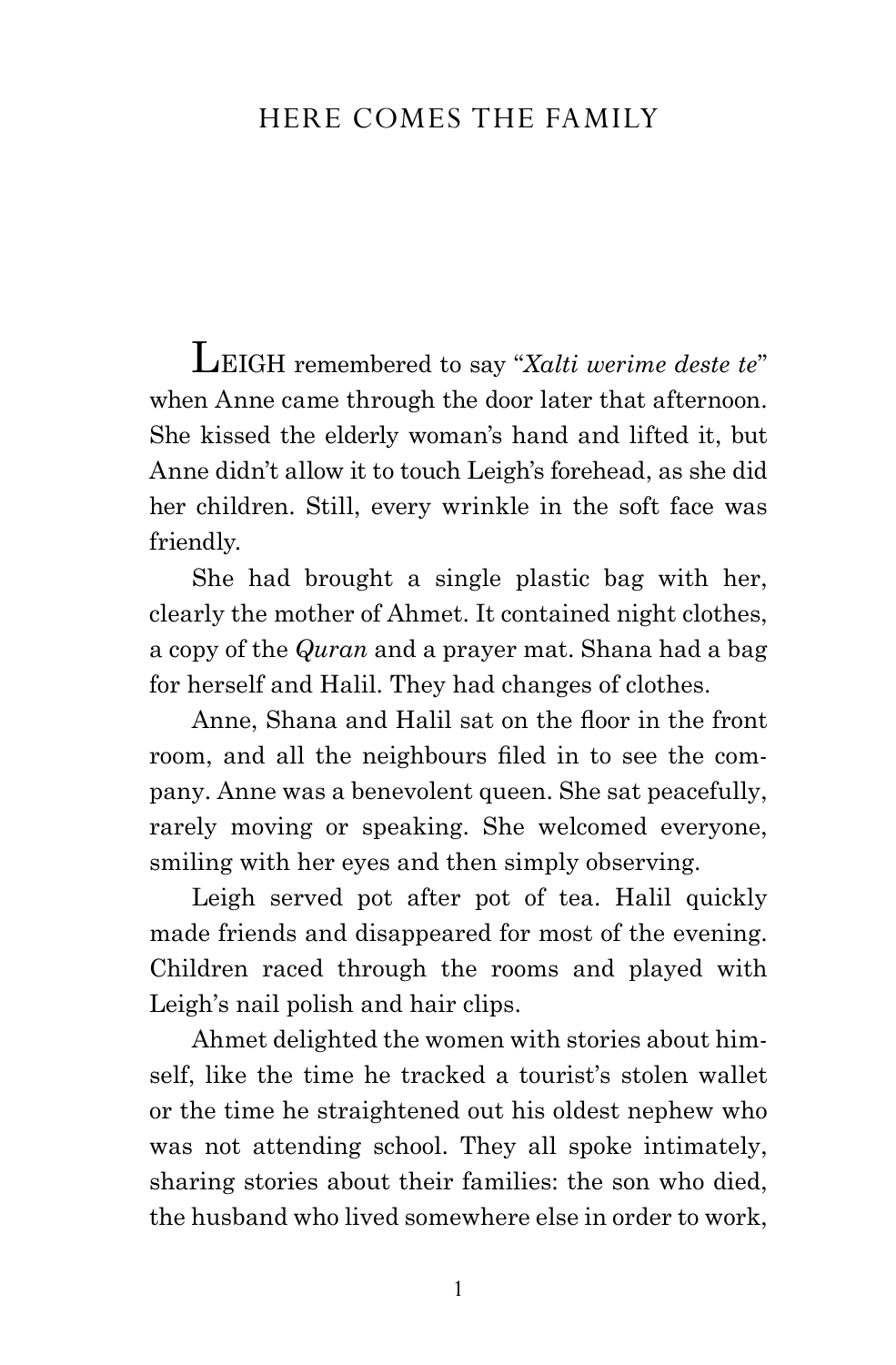the good student who got sick.

Anne asked Ahmet under her breath why the neighbours were inquiring after her heart, and she allowed him to chuckle and answer vaguely. Everyone addressed their stories to Anne who sat placidly through it all. She moved her lips in prayer, constantly running prayer beads through her fingers, nodding at the conversation, a Mona Lisa smile at the corner of her lips.

As the evening passed, Leigh remembered to serve pistachios and a bowl of apples, oranges and grapefruit. The guests used the knives provided to peel their own fruit. They handed orange sections and slices of apple to each other. Talk and food, tea and children's interruptions, it was familiar to Leigh now, and she felt at home.

The last visitor left after midnight. After a few more of Ahmet's sparkling stories, the family sorted out the beds. Anne and Shana slept on mattresses in the front room. The others slept on floor cushions placed together until equal to the size of a body, Halil in the front room, Ahmet and Leigh in the bedroom.

Ahmet disappeared after the night of welcome. Each morning, he rose before breakfast was ready, ate little, and then went to Goreme. He wasn't seen again until after midnight each night. Leigh was deeply hurt by this desertion. She was also dismayed to learn that each day in the house was the same as the first evening. It was constantly full of guests.

Anne got up in the morning, ate breakfast and then sat on the floor in the front room receiving guests. The guests were the same each day: neighbours and the neighbours' neighbours. Anne commanded respect

because of her advanced age and her religious commitment. When Anne left the group four times a day to pray in an adjoining room, some of the women would join her.

Anne unrolled her maroon velveteen prayer mat facing Mecca. Then she prayed for about ten minutes, moving her body in a series of positions that seemed a little like yoga to Leigh. It was a peaceful sight. It was also a guaranteed cigarette break for Leigh and Shana.

...

It took only a couple of days for Leigh to become disconcerted by the language barrier and the constant entertaining. The guests treated her like a servant in her own home. She served tea and snacks without receiving a second glance. Sometimes more was ordered with a lift of the finger. There was barely time to wash tea-glasses between guests.

Shana did most of the cooking much to Leigh's relief. She bought foods at the *pazaar* that Leigh didn't recognize and taught her some new dishes. Anne ate only brown rice and a few vegetables. Halil ate everything, and Ahmet missed most meals.

Shana was entirely capable of running the house and managing the guests. It surprised Leigh only because of Shana's delicate appearance. She was slender with a pretty face and high distinctive Kurdish cheekbones. Leigh had to remind herself that the slight girl was a twenty-year-old woman who attended university in Ankara. Shana's English was as poor as Leigh's Turkish, but they found each other anyway.

It became apparent that Shana was not impressed with the constant flow of guests either. Leigh and Shana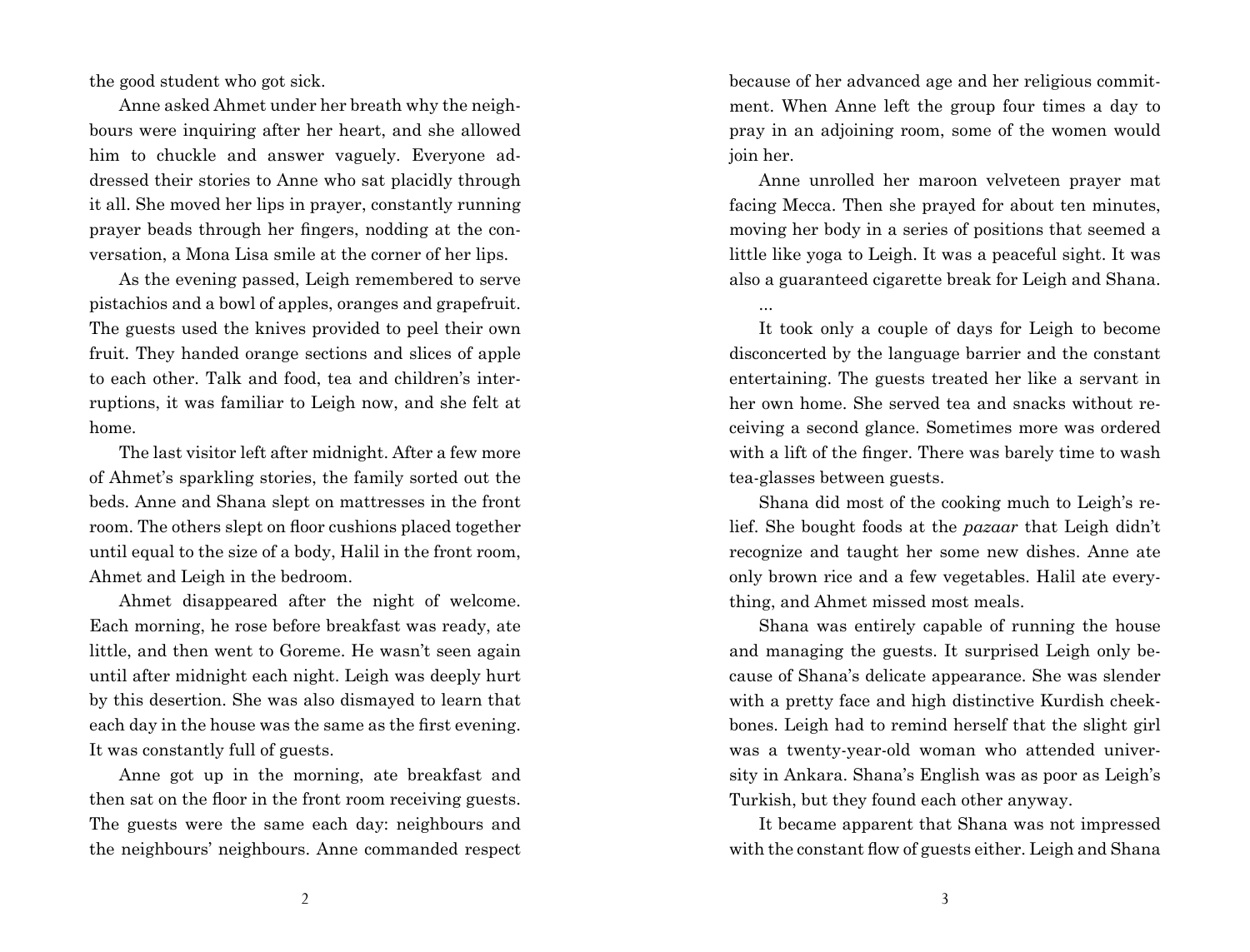rolled their eyes at each other every time a knock came at the door, and a new pot of tea had to be made. They escaped to the balcony with the English/Turkish dictionary and smoked *sigaras* in secret. Shana couldn't smoke in front of Anne or Ahmet, but she also hid from little Halil, fearing he would tell on her.

One afternoon, they smoked in the cramped pink kitchen, sitting with their backs against the closed door, waiting for the water to boil, the cheap tobacco drying the back of their throats. Using dramatics and the dictionary, Leigh learned that Shana had never been kissed. The family planned for her to marry a man from their village, and Shana had met him once. She wanted to finish school first. She was training to be a teacher but didn't know if she would ever work.

Halil smashed into the kitchen door from the hallway and yelled. The door bounced Leigh and Shana's backs and bobbed their heads, but it didn't open. Shana yelled something at Halil, and he went away, leaving them their tiny pink oasis.

That night, Uncle John dropped by. He was driving a truck for a living now. He knew Anne was visiting the new Nevsehir apartment, and he drove far off course for a *Bayram* break. Fat and bald, jolly as ever, he jumped in the door carrying a box of chocolate bars.

"These are the ones that fell off the truck!"

He passed them around. The chocolate bars were ripped open, and they quickly disappeared.

"*Bah!* What is that sound?" asked Uncle John, holding his hand to his ear. "I think more chocolate bars are falling off the truck!"

He ran out for another box.

Leigh was touched that he'd come. Although he'd given her food poisoning, Uncle John had been one of the easiest to love from the first day in the rain at Ahmet's pension. He was a joyful and filthy man who seemed to spend his life joking, laughing and singing.

Leigh brought out photos from her parents' visit. In the first, Valerie and Anne sat side by side on a white silk sofa. Anne's smile was soft and dreamy; Valerie's was bright and brittle. The neighbours couldn't accept that the mothers were only three years apart. Valerie looked so much younger with her short hair dyed a chestnut brown. Her wrinkles were small lines; Anne's were deep folds.

Leigh handed them her favourite picture: Mom and Dad at Zelve, holding hands. The neighbours exclaimed over the public display of affection and then animatedly discussed Valerie's clothing–pants and a short jacket–for a very long time. Leigh felt they had judged her mother, or at least, had great fun poking at her appearance, and she regretted trying to share.

In the midst of the crowds, Leigh sometimes did very solitary things–wrote in a corner of the room or daydreamed with a blank look on her face–but mostly she was busy cleaning or serving, at first chatty and smiling, but progressively mute and sullen. She looked forward to seeing Ahmet at night, but everyone wanted to tell Ahmet something by the time he got home. The family greeted him like a returning war hero, getting out of bed to laugh and eat with him. Halil jumped to his lap; Shana fed him and polished his shoes and left them waiting at the door. His mother listened attentively to his stories from the day, her *Quran* tucked by her pil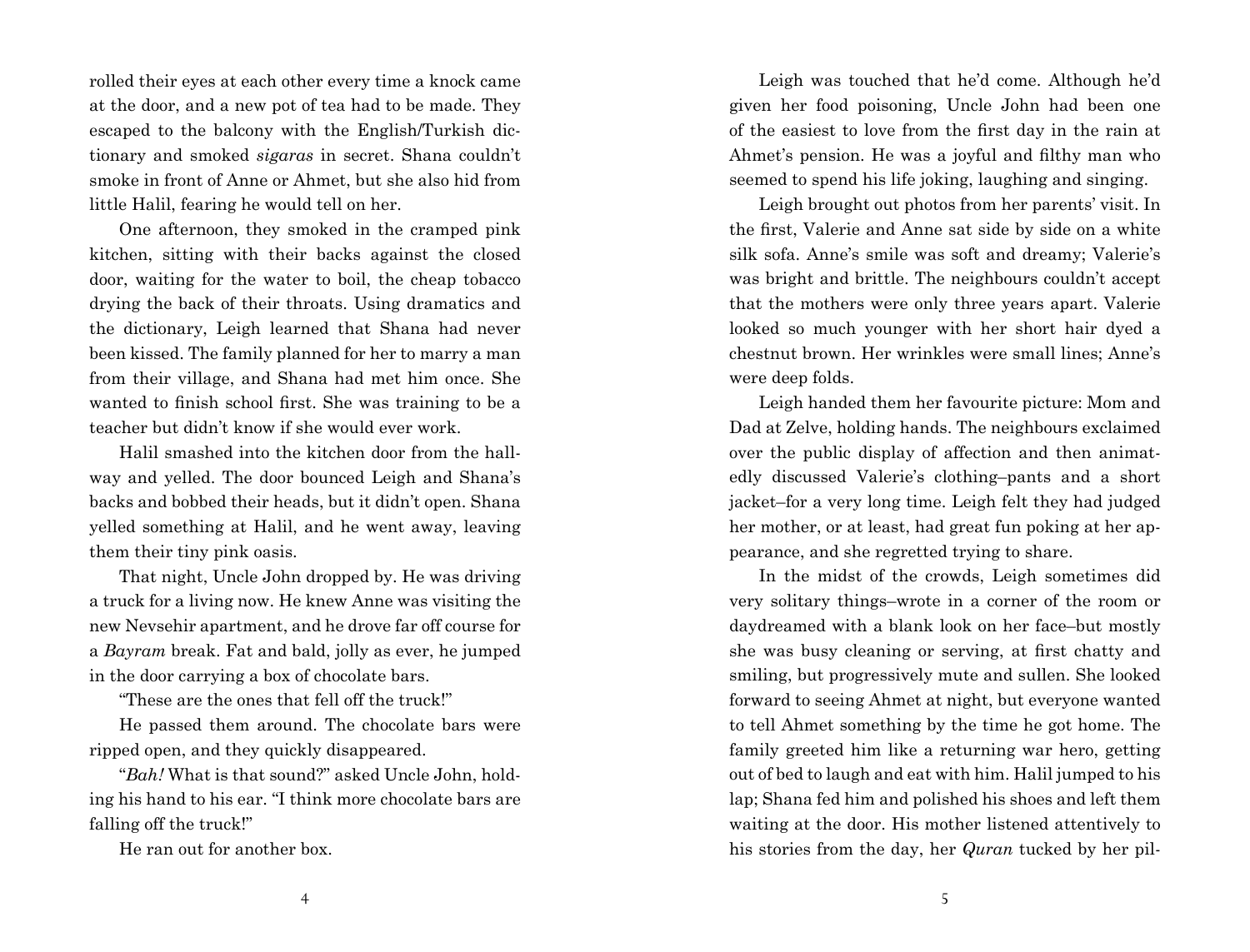low like a teddy bear. Leigh understood very little of the conversation. She would watch the family tighten around him and then, too tired to compete, she'd retreat to a corner.

She was further confused by her reaction to Shana polishing Ahmet's shoes. Part of her was jealous; she wanted to clean his shoes! Then she remembered that not in a million years did she want to clean her husband's shoes. She had been horrified when Shana had cleaned Ahmet's shoes in Ankara, but now she came to understand that for Shana, it was act of love. She'd been raised to feel good about cleaning her brothers' shoes, and so, Shana enjoyed what Leigh once saw as an act of servitude. In the end, Leigh let her do it.

One morning, Ahmet called Leigh into the front room and in front of everyone told her to put out her hand. She did, and with great ceremony, he gave her a few *lira*. Everyone watched him explain in English that it was a *Bayram* tradition. The money was for the house. Leigh shrugged, put it in her pocket, and rudely turned to walk out of the room. She knew it was meant as a token, but she felt wildly angry. After everything that was expected of her for *Bayram*, this was her gift? Enough money to buy more oranges for the bleeping bleeping guests? This was fun? A holiday?

Leigh hid on the balcony with a smoke and a *Canadian Living*. She read Valentine's Day recipes, compared window dressings and planned a garden.

A couple of hours after Ahmet left for Goreme, everyone in the building gathered in the courtyard to kill two sheep. Children ran in excited circles around the group. Someone's husband held the first sheep lying on the ground while another waited for the right moment, holding a knife above his head. A man stood over the scene of the sacrifice and prayed, silently moving his lips. The frightened sheep bleated. Leigh turned away.

There was a cheer from the small crowd as the man quickly sliced the animal's jugular vein. Blood spurted high. The adults laughed, and the children shrieked. Leigh went into the house unnoticed. Later, the two dead sheep went to the butcher's to be skinned and divided into manageable portions.

Many other sheep were sacrificed on the same day. Then the meat deliveries began. Leigh became extremely apprehensive about opening the door. When there was a knock, she opened the door slowly and peered carefully through the crack. Sometimes it was children in their best clothes with their hands out.

"*Bayramiasmak!*" (Happy Holiday!) They shouted in unison.

Leigh gave them Turkish Delight.

But sometimes it was meat at the door. The first time a neighbour proudly shoved a plate of dripping red mutton in her face, she smiled politely and carried it to the kitchen. The smile faded quickly with subsequent meat deliveries. Soon plates and bowls of raw meat covered the kitchen windowsills. The kitchen became a morgue. The front room was full of generous neighbours: coming, going, staying.

Leigh tried to refuse meat. She tried to say that she had no fridge. She tried to say that they already had a great deal of meat, but Shana stopped her.

"No good, Sister. Yes sheep, thank you," said Shana in English.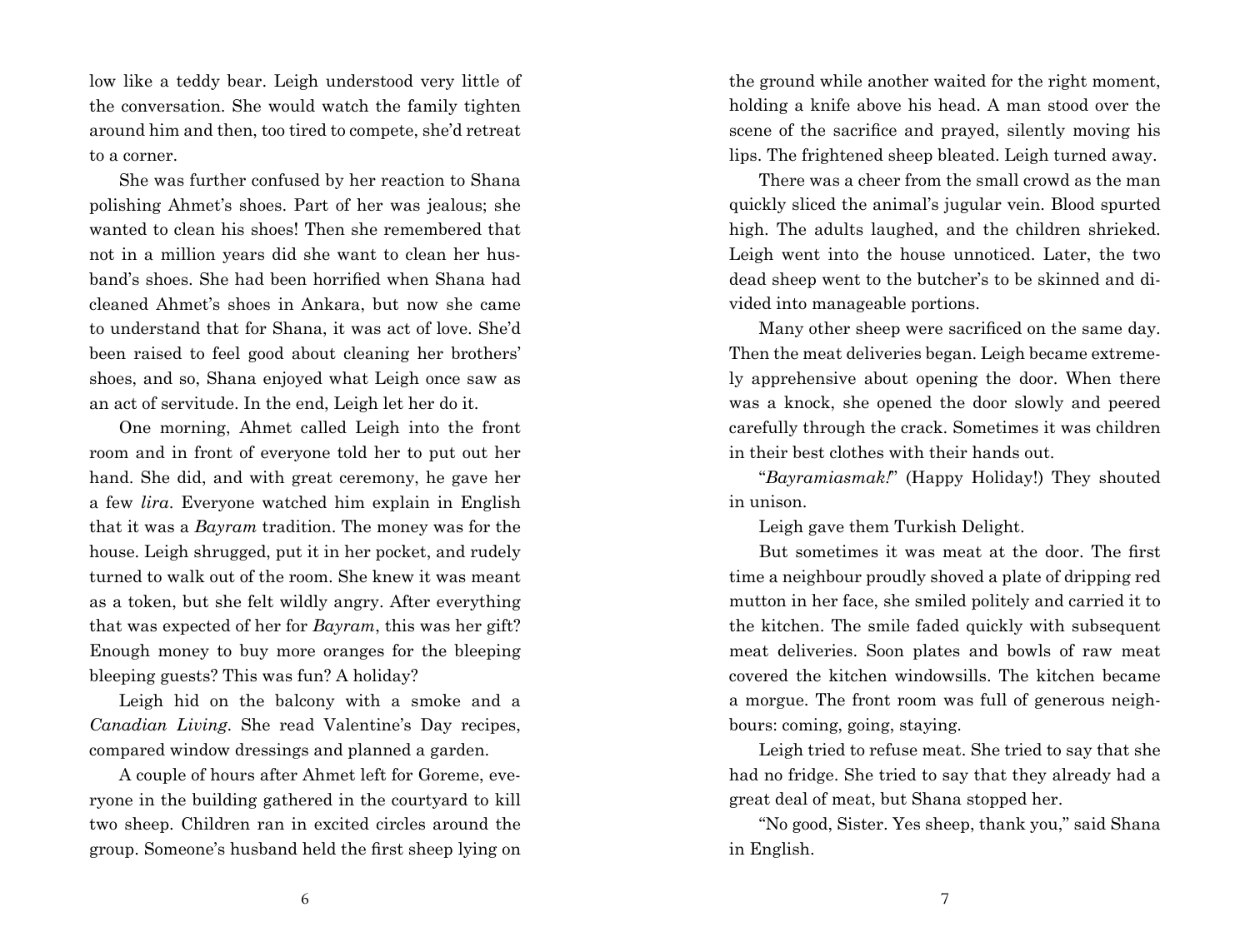"Much sheep," said Leigh in Turkish. "No..." She consulted the dictionary. "No need!"

Shana took the dictionary from Leigh's hands and looked up a word. "Courtesy," she said. "Yes sheep thank you."

"I don't know cook," said Leigh, in Turkish. "No fridge. What happening we?"

"No problem," said Shana, in English. "We cook."

They were interrupted by another knock at the door. Leigh wished she could have one hour alone. One hour to ignore the door. She stood well back from the threshold and reached to open the door with one hand, almost losing her balance. The gold-toothed landlord presented her with leg of mutton. It was two feet long. Each end of it hung dripping off a platter.

Horrified and wordless, Leigh brought the platter directly into the kitchen, but Shana's back was to her. She watched Shana light the stove for tea and blindly toss the wooden match to the floor *kilim*. Smelling the fresh leg in front of her face, standing with blood dripping down her forearms and off her elbows, in a tiny pink room filled with meat, Leigh burst into tears and became a vegetarian.

"What happen?" asked Shana, turning to her, open-mouthed.

"Where can I put this?" asked Leigh.

Shana moved some meat around by adding the contents of one bowl to another and tossing the bloody bowls into the sink. Leigh put the platter down on the windowsill and walked out of the kitchen. She didn't go back for two days. The kitchen became Shana's domain.

The night of the sacrifice was a party, and for some

reason, it was at Leigh's place. Guests piled in until close to twenty women formed a circle around the edge of the front room. Leigh wondered where their husbands were on this holiday night. Then she wondered where her husband was.

Children played in the other two rooms. Leigh went to check on them often, knowing from experience that their mothers would not. They played with her glasses and put on her lipstick and nail polish. She had told these same children not to touch things on the windowsills before. There was nowhere to put her things out of reach, no shelves or closets in the square cement rooms. The children smiled and nodded at her, but when she returned to the room later, she found one putting her amethyst bracelet into his pocket and another tying up her hair.

Leigh was firm, but she had no effect on them. She was a pushover compared to their parents. Respectfully, they addressed her as "*Abla*", but they pretended to not understand her. The boldest, Tarif, mimicked her. Leigh strode back to the front room, her bracelet safely rolling up and down her forearm, and looked for his mother, but she just shrugged at Leigh's gestures and poor Turkish and motioned for tea. Furious at herself for doing it, Leigh served her tea.

Only twenty minutes later, screams of delight pulled her into the unguarded kitchen where the children were wolfing down all the *Bayram* candy. The remaining oranges had also gone to fund the children's party. These were the same children who followed her when she cut through the park with her bags, asking for treats. These were the same children who still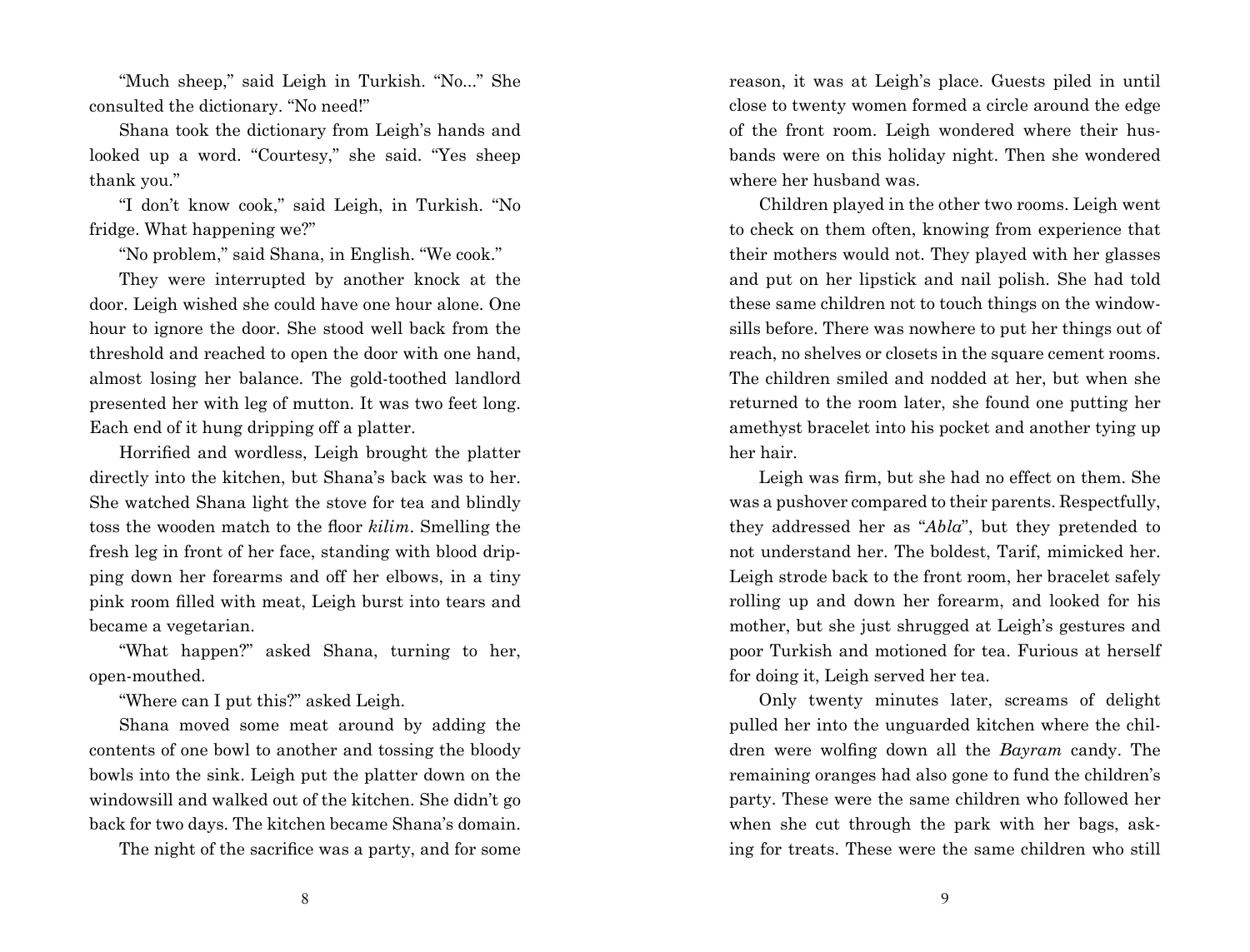sometimes searched for her lost bunny, who regularly dropped by for a game of Fish.

"Out!" she yelled, scooting every last one out of the kitchen.

 She dumped a paper cone of sunflower seeds into a bowl and carried it into the front room. She told Shana what the children were up to, and Shana shrugged. She was busy cleaning spilled tea on the carpet in the front room.

As the hours passed, Leigh grew more impatient. The women sat in their circle, talking and sometimes smoking. Some of them had not moved an inch in five hours. They occasionally bellowed to their children but did not go to see them.

 At one point, the room became quiet, and the fourteen-year-old from next door sang a sweet song to her mother. Her voice was strong and carried through the house. The women listened quietly and nodded at the lyrics. "*Anne* gives life. *Anne* gives all." Her mannish mother beamed proudly and wiped tears from her eyes as the girl finished on a long high note.

The women sang, one person at a time. The performances brought nods, smiles and tears from the audience. Most of the songs were religious. They were all very emotional.

The unsmiling landlady sang a religious song that drew choruses of "*Allah*" from the group. Soon they were swaying and chanting "*Allah*, *Allah*" almost as if in a trance. Leigh felt like an outsider watching a cultural show. She decided she would enjoy it more if leaving was an option. Even when the guests left, they wouldn't all be leaving. Not for days. It was close to midnight;

she yawned again and again. The women sang on; their young children wrestled and screamed in the next room.

Suddenly, Leigh was snapped out of her dismal reverie by Abla. She was chanting "*Allah*" louder than the rest, and she began to hyperventilate. Panting loudly, she chanted faster, louder, "AL-LAH! AL-LAH!"

Her face was a crushed tomato. She closed her eyes and hollered louder. The women stopped their own chanting to stare at Abla. Children came to the doorway and stood open-mouthed.

"My baby!" screamed Abla. "My baby is dead!"

She thrust her body into the centre of the room. She thrashed wildly on her back in a circle of stunned women. Grief screamed out of her every pore.

"AL-LAH! AL-LAH!" she cried, her voice hoarse now.

Leigh looked at Shana for help, but she was staring at the floor. Anne was calmly moving her lips in prayer and moving her fingers along her prayer beads. Everyone took their cue from Anne and waited for the show to end.

Abla's writhing slowed, and her calls to God became a simple flow of tears. Sobbing, she pulled herself back into place in the circle beside Anne who put a compassionate arm around her.

...

Leigh went to check on the children and found they had dug through her red backpack and opened the first aid kit. They had tried to put up her mosquito net like a tent. One boy had found her baseball and glove. He ran past Leigh, chased by a few others, and threw the baseball off the balcony.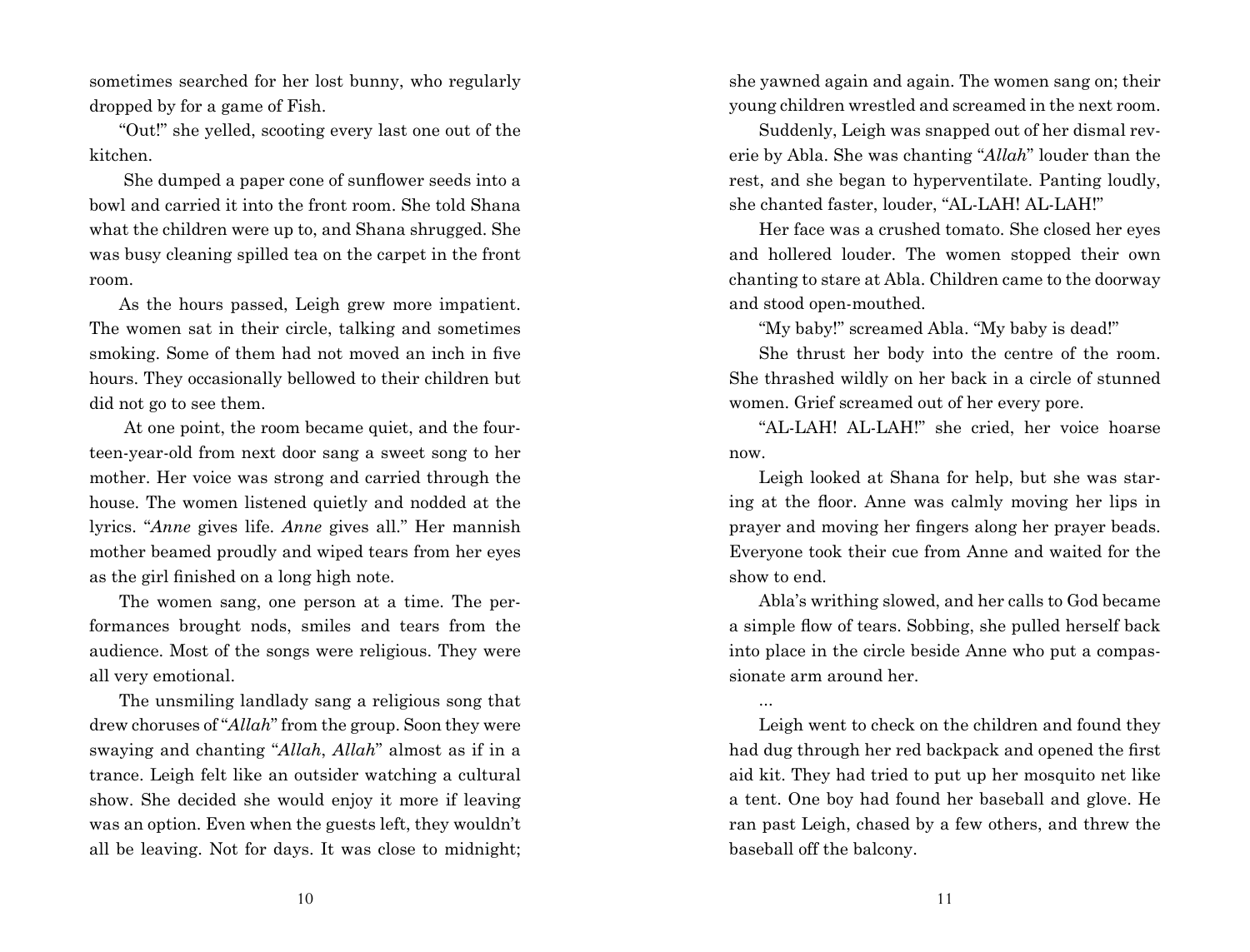Leigh caught up and took her glove off the hand of Tarif, the largest urchin who grinned at her wickedly. He wore a yellow and black checked sweater vest over a green and red plaid flannel shirt, baggy rust pants that were flying low and plastic flip flops over socks, two toes poking through. Leigh slipped her fingers into his breast pocket and pulled out her black hair ribbon. Next, she rescued her mosquito net, noting a rip along one side. She took everything she owned out of the bedroom and zipped it into her backpack. Then she carried it to the living room and dropped it, not as hard as she would've liked, on the floor by the door. Then she opened the front door and walked out of the apartment. No one noticed.

Leigh stormed down the stairs and into the dark courtyard. She searched for her baseball and eventually found it against the far wall among three or four oranges. Furious, she picked it up and stormed across the courtyard with a plan to throw children off the balcony. She stopped on the front steps though because she suddenly felt that she was a secret in the dark. She was M.I.A. but probably no one missed her. It was a moment made for self-pity. She plunked herself down on the top step, suddenly unbearably weary, and even, for a moment, homeless. She rolled the hard ball, really a softball, between her flat palms. When she'd packed it, she'd imagined playing catch in green places. With people who knew what baseball was. She remembered that she couldn't conceive of leaving home without her ball and mitt; they were such a part of her. She'd almost brought the bat! Ten months later, this was only the second time the ball had been unpacked.

She stood then and centred herself in the courtyard. She threw the ball straight up in the dark and caught it with a satisfying thunk. She threw it higher and higher until she missed and had to run out on the road to find it.

The house was still full of guests when Ahmet finally came home. Leigh tried to get him in the kitchen for a hug, but he was more interested in impressing the guests. She sat listlessly in the circle, too tired to try to follow the conversation.

"Smile," ordered Ahmet from across the room, thinking no one else could understand English.

"Ahmet, are they ever going to go home? They've been here seven hours. This is what I've been doing for *se-ven* hours!"

"These are your guests. You must smile and be polite."

"Yeah, well, I'm tired of that. The children wrecked my things, Abla went nuts and we're out of tea."

Ahmet was firm. "You are the woman of the house. Don't look bored. Smile."

"I *am* bored. I am bored out of my mind!"

"Enough! We will talk later."

Leigh got up and left the room, hoping he would follow her, even to fight, but he didn't. It was an hour before the crowd cleared out and another hour before everyone was settled into bed.

Leigh hadn't been out of the house in four days except to see the sheep killed and rescue her baseball. When they were in bed, she lay rigidly on her back and talked to the ceiling.

"Ahmet, I am drowning here. I need to get out. Why